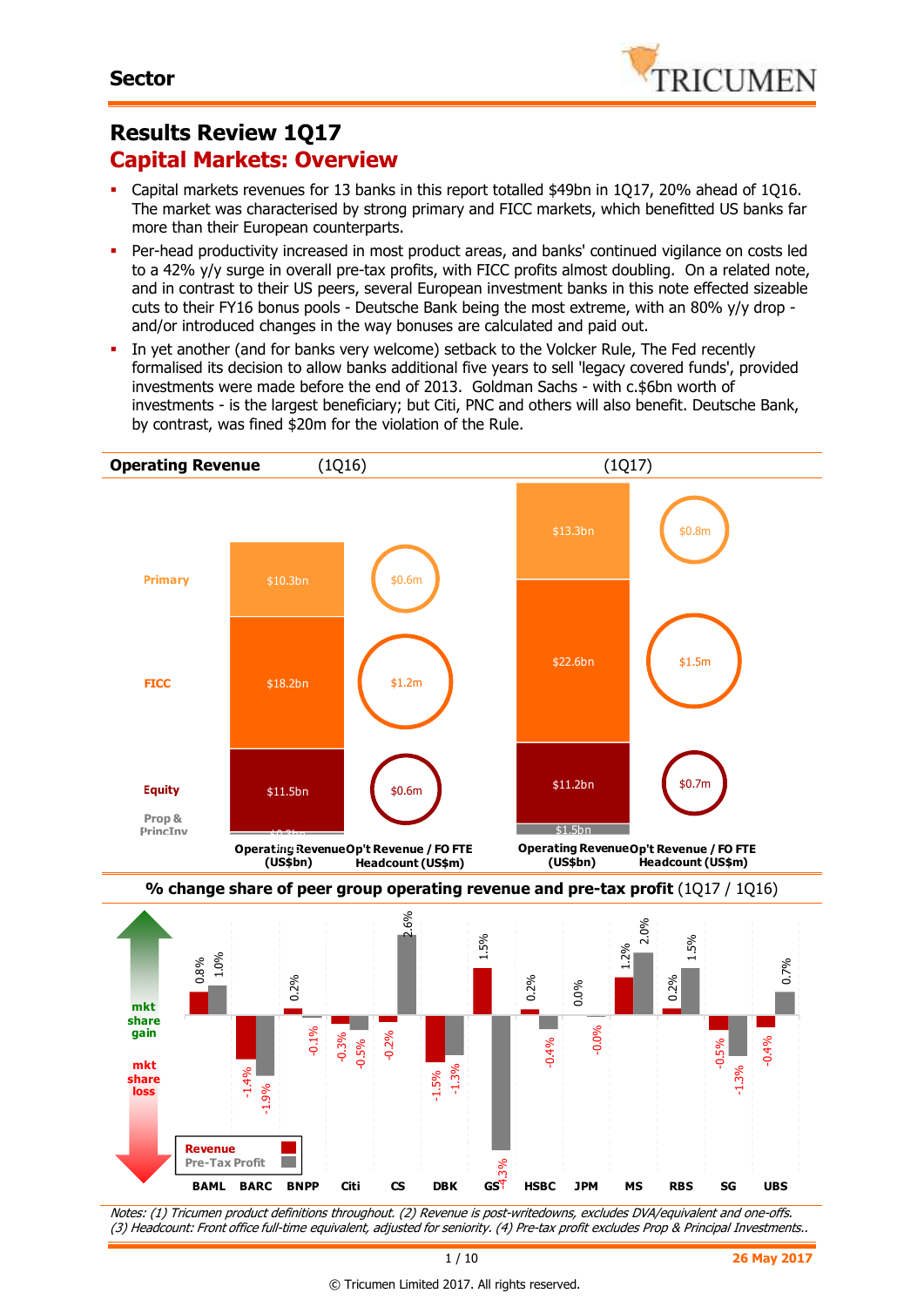

# **Capital Markets** (cont.)**: Primary issuance & Advisory**

- The banks in this report saw their 1Q17 DCM and securitisation fees surge by 40% y/y. The growth was driven by leveraged markets and US HG - the highest-ever quarter - and emerging markets' debt. Several banks are actively testing the use of blockchain technology in syndicated loans. In securitisation, US RMBS issuance was robust across all segments, and supported by solid trading. CMBS issuance, however, dropped 40% versus 1Q16. In an effort to revive the stagnant market, the EU finalised the rules for 'simple, transparent and standardised' (STS) securitisation.
- ECM fees jumped 71% y/y, driven by a surge in IPOs (especially in the US and APAC) and APOs; several banks listed here more than doubled their fee intake versus 1Q16. Fees sourced from the Financial Services sector - easily the largest - tripled y/y, followed by Industrials and Tech.
- M&A/Advisory fees for 'our' banks were flat versus 1Q16. Banks with stronger US and APAC presence outperformed their more EMEA-focused peers.

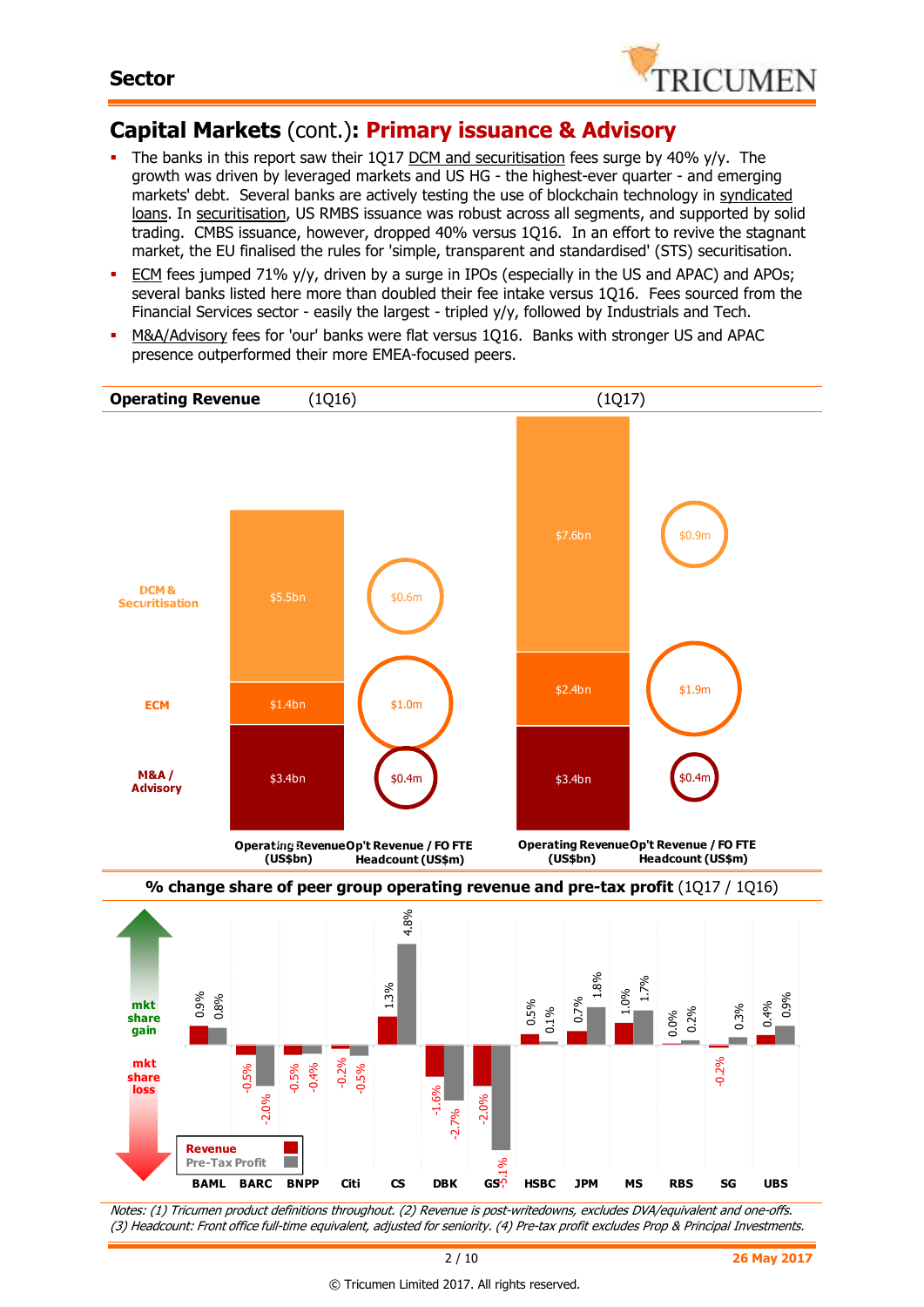

# **Capital Markets** (cont.)**: FICC**

- FX weakened versus 1Q16 as spot trading dropped across most G10 currency pairs. Forwards also dived in the early part of 1Q17 but picked up towards the end of the quarter.
- Rates listed futures and swaps surged to record in 1Q17, spurred by the expectation of rate hikes in the US, tapering off of quantitative easing and more favourable regulation. Repo volumes were broadly flat, though banks benefited from improving short-end spreads. US Treasury trading was also steady overall, though TIPS jumped 30% compared to 1Q16. Rate swap trading boomed in January and February on increased volatility and rate rises.
- In Credit, US high grade trading grew 15% y/y as investors adjusted their portfolios in the light of rising rates; US high yield trading also grew, albeit at a slower pace. Europe, however, saw a slight decline in corporate bond trading activity. European high yield - popular with yield hunters remains vulnerable to an increase in volatility of credit indexes, currently at a six-year lows.





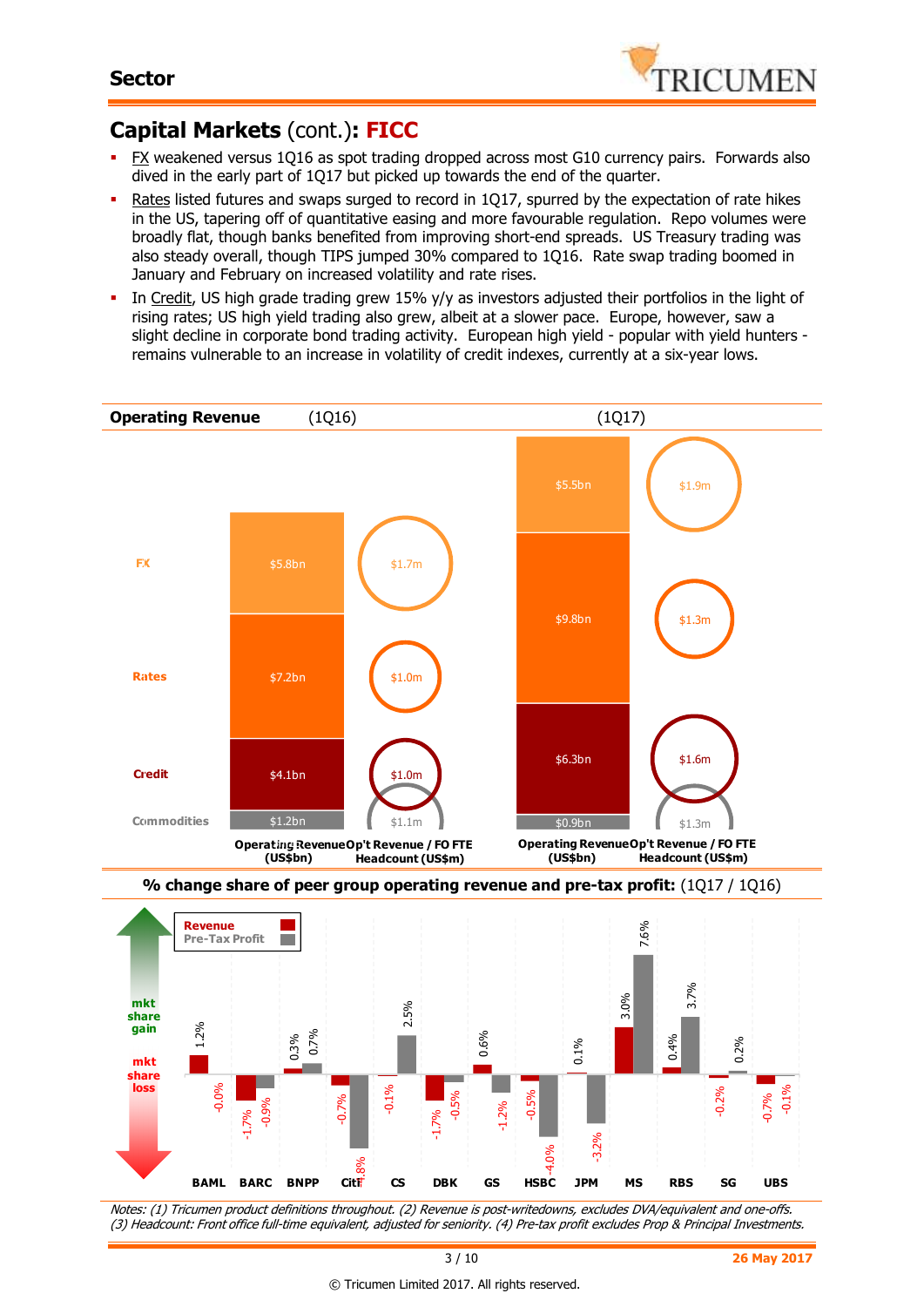

# **Capital Markets** (cont.)**: Equities**

- In cash equities, crossing and OTC activity in the US, Japan and Europe was up 20-30% versus 1Q16, though both the US and Japan markets declined sequentially. High-touch trading in the US and Japan weakened relative to 1Q16; Europe, however, saw some modest growth and APAC ex-Japan markets were broadly steady.
- In contrast to cash and prime services, equity derivatives & converts revenue grew versus 1Q16, albeit modestly. Growth in flow markets was largely driven by the US. Over the same period structured issuance surged in the Americas; in Europe and APAC, however, the activity was essentially on a par with 1Q16.
- **Prime services stuttered on falling securities lending and financing activity that more than offset a** modest 7% y/y growth in hedge fund AUM.

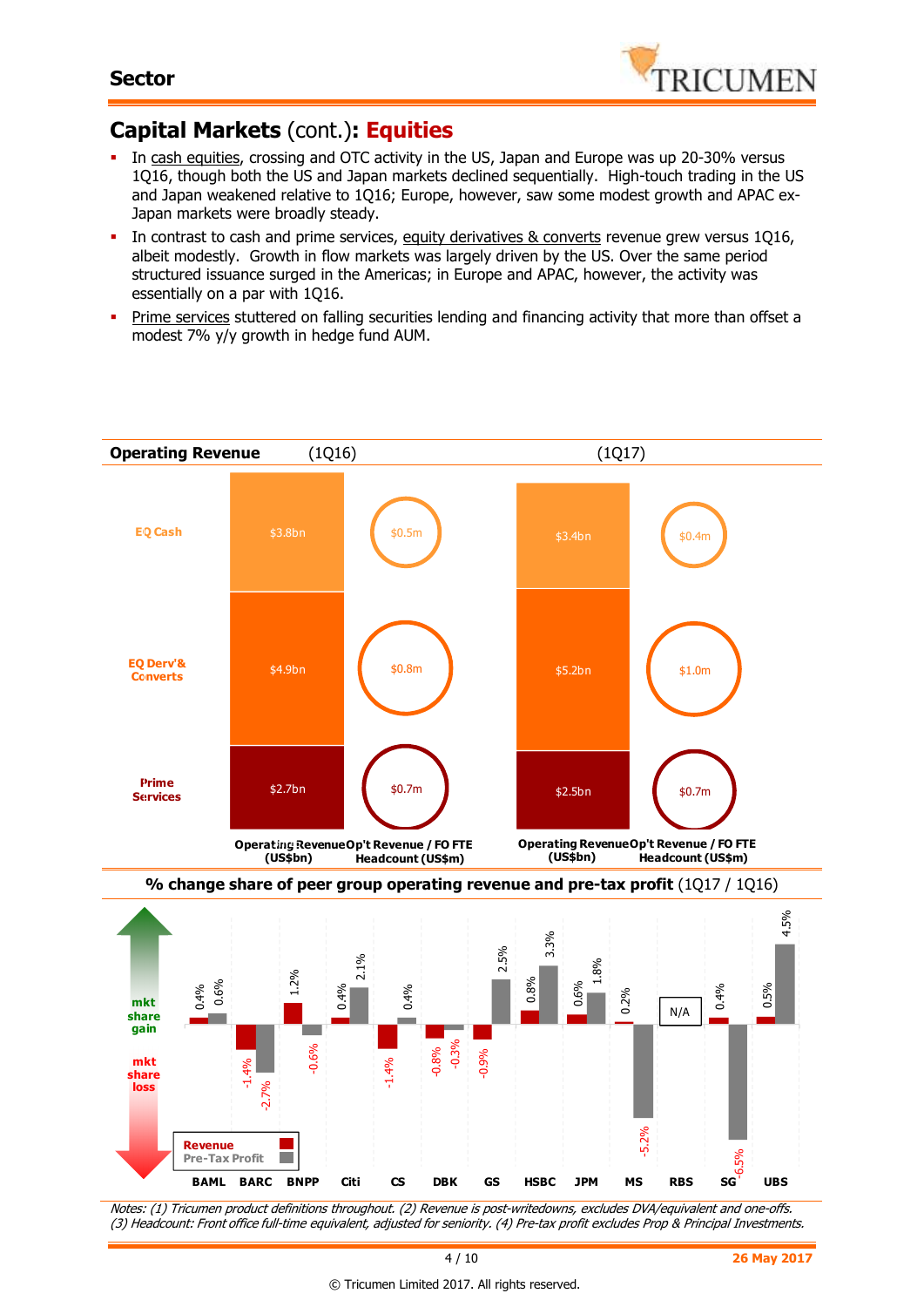

# **Commercial/Transaction Banking**

- In the US, commercial lending volumes in the US slowed in January, then dipped in February on political uncertainty generated by the Trump administration and waning US sales figures. Over the same period, average lending rates increased by c.13bp. In Europe, demand continued to increase across all loan types. Inventories and working capital and the general level of interest rates were important positive contributors to demand for commercial loans.
- In transaction banking, payments volumes jumped 10% versus 1Q16; however, trade finance activity was slightly below 1Q16 levels.
- The UN is reviewing a perceived trade finance gap. This impacts the SME and mid-cap market, where it is felt that the 'chronic" shortfall has come about largely on the back of the unintended effects of global financial crime regulation. At the same time, some banks are investing in regulatory technology to cover areas such as cutting the number of 'false positives' in their monitoring of suspicious transactions.





Notes: (1) Tricumen product definitions throughout. (2) Revenue is post-writedowns, excludes DVA/equivalent and one-offs. (3) Headcount: Front office full-time equivalent, adjusted for seniority. (4) Pre-tax profit excludes Prop & Principal Investments. (5) In-scope: Large Cap/MNC and Mid-Cap/SMEs.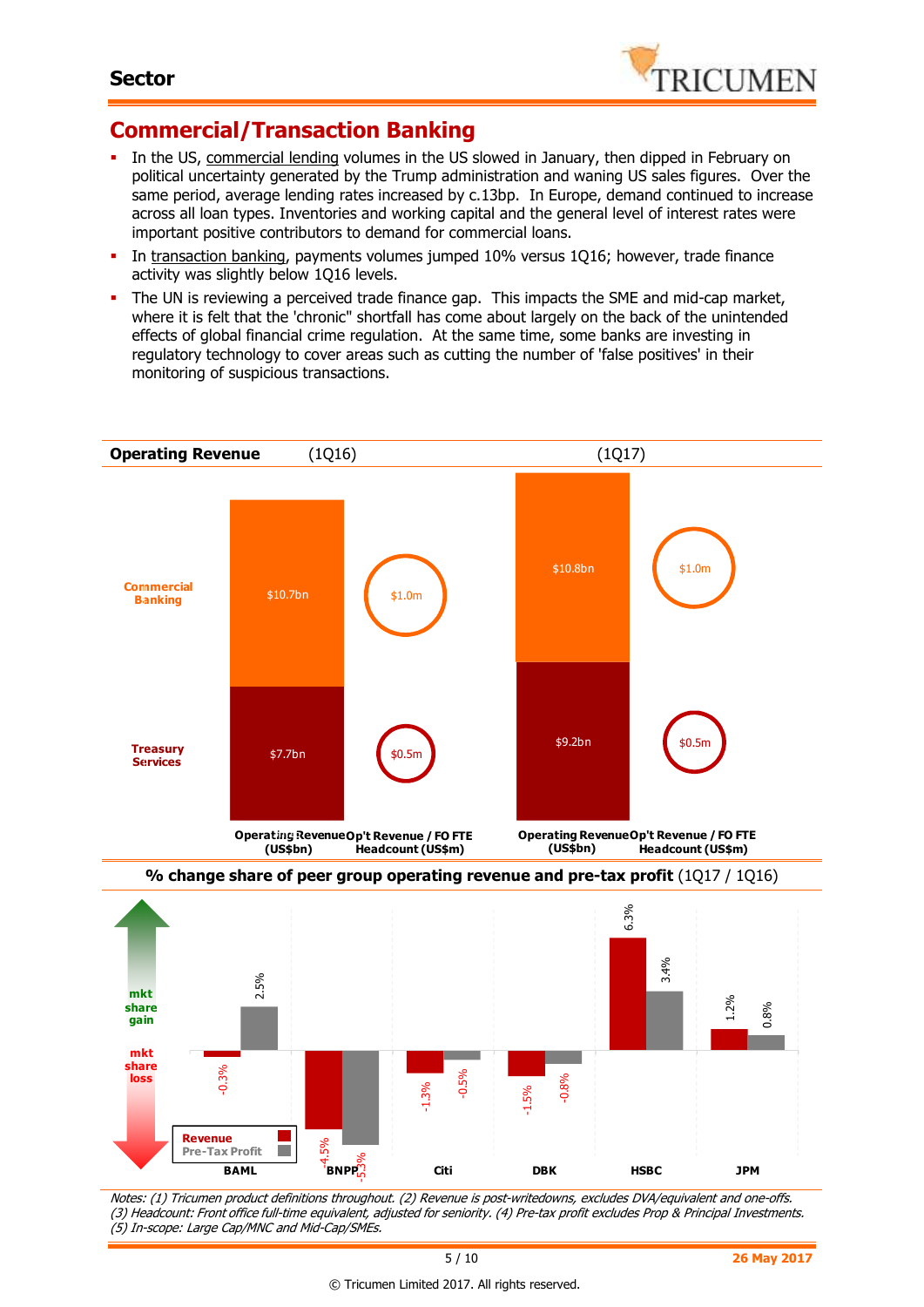

#### **Wealth Management**

- Lending activity continued to increase in 1Q17 on the back of favourable interest rates. Investment management and brokerage revenues also grew, as clients sought to adjust portfolios in the light of higher market volatility.
- The industry is in the (selective) expansion mode. HSBC is making a heavy push in Mainland China's retail and wealth management. J.P.Morgan Securities (led by Chris Harvey from Mar-17) hired a top team from Morgan Stanley for its NYC operation; UBS' US Wealth Management announced senior hires to boost its capital market capabilities and in Europe, the bank continues its successful rollout of in-house platform SmartWealth. Finally, Barclays announced plans to hire 100 staff for its private banking units across Europe, Dubai and India.

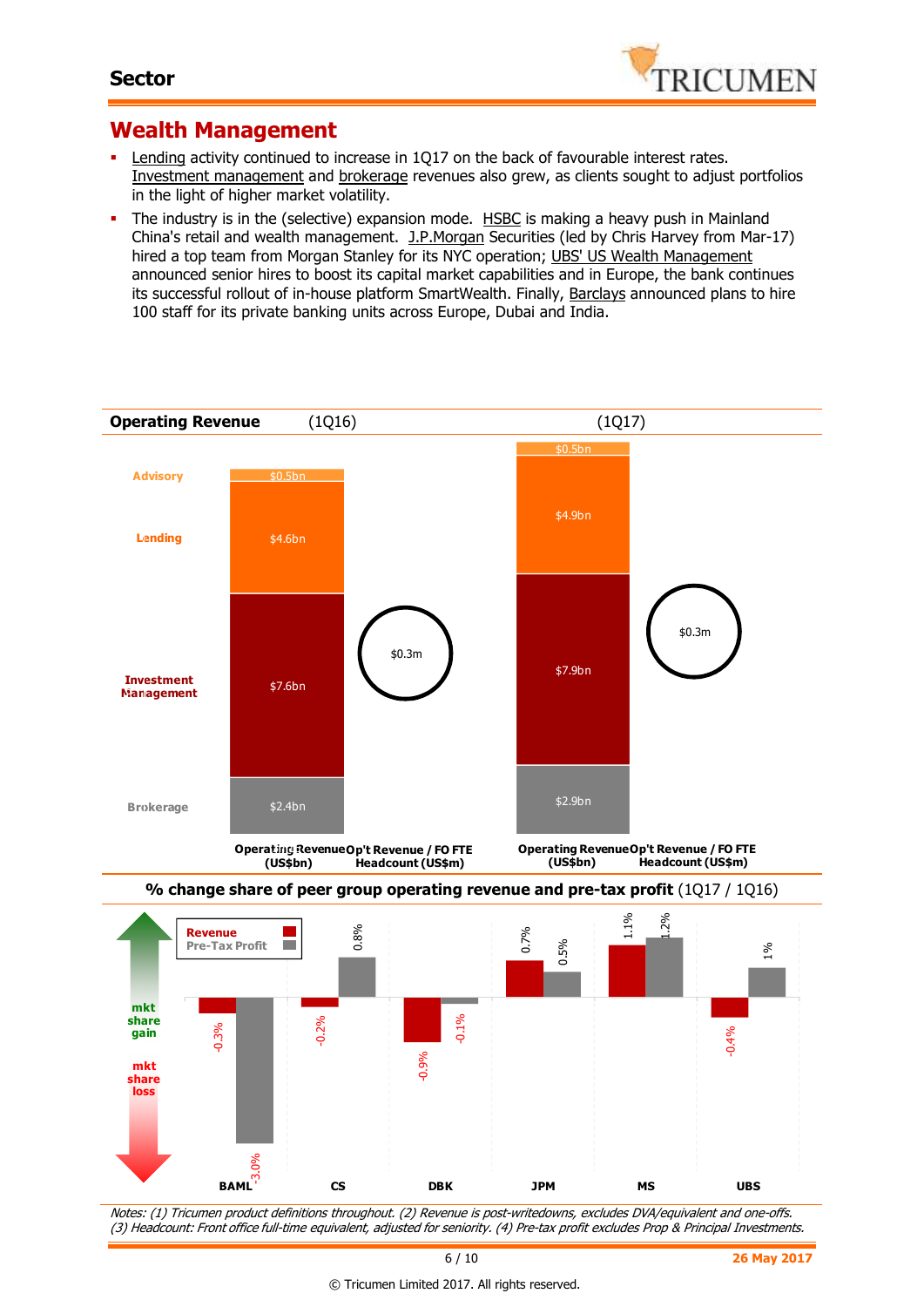# **Revenue dynamics**

|                                         | <b>BAML</b> | <b>BARC</b> | <b>BNPP</b>   | Citi | <b>CS</b> | <b>DBK</b> | GS  | <b>HSBC</b> | JPM | <b>MS</b>     | <b>RBS</b> | SG            | <b>UBS</b> | <b>Top 25%</b> | Bottom 25% |
|-----------------------------------------|-------------|-------------|---------------|------|-----------|------------|-----|-------------|-----|---------------|------------|---------------|------------|----------------|------------|
| <b>Capital Markets</b>                  | ₽           | ⇩           | ⇨             | ⇩    | ⇩         | ⇩          | 合   | ⇨           | 母   | ⇧             | ⇑          | ⇩             | ⇩          | $+29%$         | $+10%$     |
| Primary                                 | ⇨           | ⇩           | ⇩             | ⇩    | ⇑         | ⇩          | ⇩   | ⇧           | ⇨   | ⇧             | 母          | ⇩             | ⇨          | $+43%$         | $+18%$     |
| <b>DCM Bonds</b>                        | ⇨           | ⇩           | ⇩             | ⇨    | ⇧         | ⇩          | ⇩   | ⇧           | ⇨   | ⇧             | ⇨          | ⇩             | ⊕          | $+64%$         | $+17%$     |
| <b>DCM Loans</b>                        | ⇨           | ⇩           | ⇩             | ⇩    | ⇨         | ⊕          | ⇨   | ⇧           | ⇧   | ⇧             | ⇩          | ⇩             | ⇨          | $+95%$         | $+27%$     |
| Securitisation                          | ⇑           | ⇩           | ⇧             | ⇩    | ⇑         | ⇨          | ⇨   | ⇩           | ⇨   | ⊕             | ⇩          | ⇨             | ⊕          | $+21%$         | $-13%$     |
| <b>ECM</b>                              | ⇨           | ⇩           | ⇩             | ⇧    | ⇨         | ⇩          | ⇨   | ⇩           | ⇧   | ⇧             | ۳<br>N/M   | ⇩             | ⇩          | $+90%$         | $+24%$     |
| M&A / Advisory                          | ⇑           | ⇧           | $\Rightarrow$ | ⇨    | ⇨         | ⇩          | ⇩   | ⇩           | ⇩   | ⇩             | N/M        | ⇩             | ⇧          | $+15%$         | $-5%$      |
| Sales & Trading                         | ⇨           | ⇩           | ⇧             | ⇩    | ⇩         | ⇩          | ⇨   | ⇨           | ⇨   | ⇧             | ⇧          | ⇩             | ⇩          | $+25%$         | $+1%$      |
| <b>FX</b>                               | ⇧           | ⇩           | $\Rightarrow$ | ⇧    | ⊕         | 母          | ⇩   | ⇩           | ⇧   | $\Rightarrow$ | ⊕          | $\Rightarrow$ | ⇩          | $+4%$          | $-22%$     |
| Rates                                   | ⇨           | ⇩           | ⇨             | ⇩    | ⇩         | ⇩          | ⇧   | ⇨           | ⇨   | ⇧             | ⇧          | ⇩             | ⇩          | $+65%$         | $+14%$     |
| Credit                                  | ⇨           | ⇩           | ⇩             | ⇨    | ⇧         | ⇩          | ⇩   | ⇧           | ⇨   | N/M           | ⇧          | ⇩             | ⇩          | $+77%$         | $+14%$     |
| Commodities                             | ⇑           | ⇩           | ⇧             | ⇧    | ⇩         | ⇩          | ⇨   | ⇨           | ⇩   | ⇩             | N/M        | ⊕             | ⇨          | $-0%$          | $-46%$     |
| EQ Cash                                 | ⇨           | ⇨           | ⇨             | ⇨    | ⇩         | ⇩          | ⇩   | ⇧           | ⇩   | ⇩             | N/M        | ⇧             | ⇧          | $-5%$          | $-13%$     |
| EQ Derv & Converts                      | ⇨           | ⇩           | ⇧             | ⇧    | ⇩         | ⇩          | ⇨   | ⇧           | ⇩   | ⇨             | N/M        | ⇩             | ⊕          | $+19%$         | $-2%$      |
| <b>Prime Services</b>                   | ⇨           | ⇩           | ⇧             | ⇨    | ⇩         | ⇩          | ⇩   | ⇩           | ⇨   | ⊕             | N/M        | ⇧             | ⇧          | $+5%$          | $-10%$     |
| Prop Trading                            | N/M         | N/M         | ⇑             | N/M  | 0         | N/M        | N/M | N/M         | ⇨   | N/M           | N/M        | N/M           | N/M        | $+10%$         | $-52%$     |
| <b>Principal Investments</b>            | N/M         | N/M         | N/M           | N/M  | ⊕         | ⇨          | ⇩   | ⇩           | N/M | ⇧             | N/M        | N/M           | N/M        | $+71%$         | $+10%$     |
| <b>Commercial / Transaction Banking</b> | ⇧           | N/M         | ⇩             | ⇨    | N/M       | ⇩          | N/M | ⇧           | 合   | N/M           | N/M        | N/M           | N/M        | $+14%$         | $-6%$      |
| Commercial Banking                      | ⇨           | N/M         | ⊕             | ⇨    | N/M       | ⇩          | N/M | ⇑           | ⇨   | N/M           | N/M        | N/M           | N/M        | $+14%$         | $-10%$     |
| <b>Treasury Services</b>                | ⇩           | N/M         | ⇩             | ⊕    | v<br>N/M  | ⊕          | N/M | ⇧           | ⇩   | N/M           | N/M        | N/M           | N/M        | $+15%$         | $+1%$      |
| <b>Wealth Management</b>                | ⇩           | N/M         | N/M           | N/M  | ⇩         | ⇧          | N/M | N/M         | ⇩   | ⇨             | N/M        | N/M           | ⊕          | $+10%$         | $+6%$      |
| Advisory                                | ⇨           | N/M         | N/M           | N/M  | ⇨         | ⇨          | N/M | N/M         | ⇩   | 合             | N/M        | N/M           | 企          | $+10%$         | $-10%$     |
| Lending                                 | 企           | N/M         | N/M           | N/M  | ⇑         | ⇩          | N/M | N/M         | ⇧   | ⇧             | N/M        | N/M           | ⇑          | $+8%$          | $+4%$      |
| <b>Investment Management</b>            | ⇨           | N/M         | N/M           | N/M  | ⇨         | ⇩          | N/M | N/M         | ⇧   | ⇨             | N/M        | N/M           | ⇨          | $+6%$          | $+2%$      |
| Brokerage                               | ⇨           | N/M         | N/M           | N/M  | ⇑         | ⊕          | N/M | N/M         | ⇩   | ⇧             | N/M        | N/M           | ⇨          | $+16%$         | $+1%$      |

#### 1Q17 / 1Q16 (Operating revenue, % change, US\$, Global Level 1)

Source: Tricumen. Notes: (1) Tricumen product definitions throughout. (2) Arrows show % change in revenue vs peers. Up- /down-arrows: top-/bottom-quartile. (3) Revenue is post-writedowns, excludes DVA/equivalent and one-offs, as described in the Company Section. (4) In-scope: Large Cap/MNC and Mid-Cap/SMEs.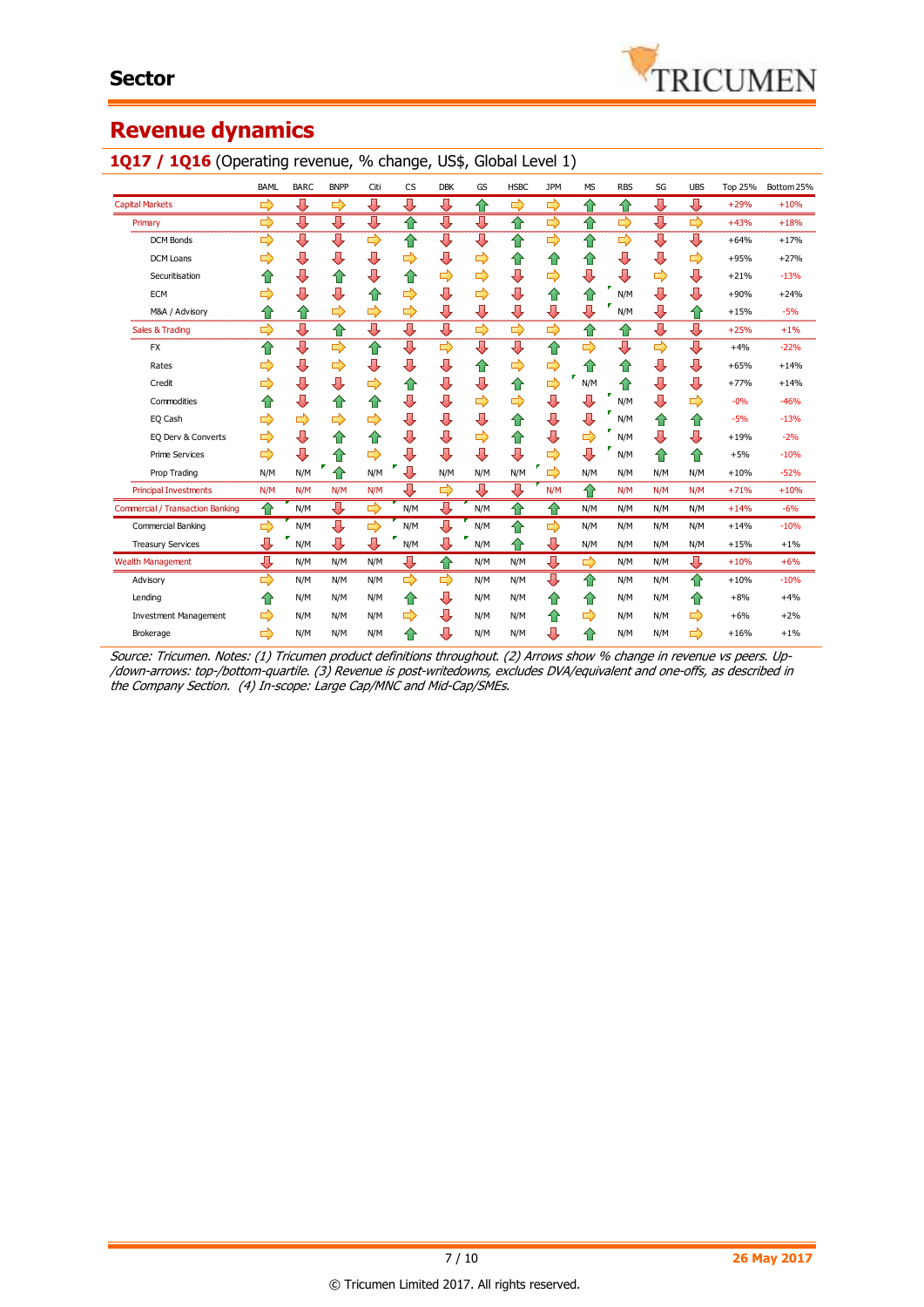

# **Operating cost / income** (US\$, Global Level 1)



FICC Equities



Source: Tricumen. Notes: (1) TRIC product definitions, standard deviation, product Level 1; (2) Operating expenses exclude one-off non-operational items, insurance-related benefits & claims, and credit expense/recovery/NPL provisions. Capital expenditure is included as accrued. Litigation expense is allocated to front-line units. (3) positive values indicate outperformance; missing fields indicate that data is not meaningful, or available; (4) outliers are excluded. (5) RBS does not compete in Equities markets.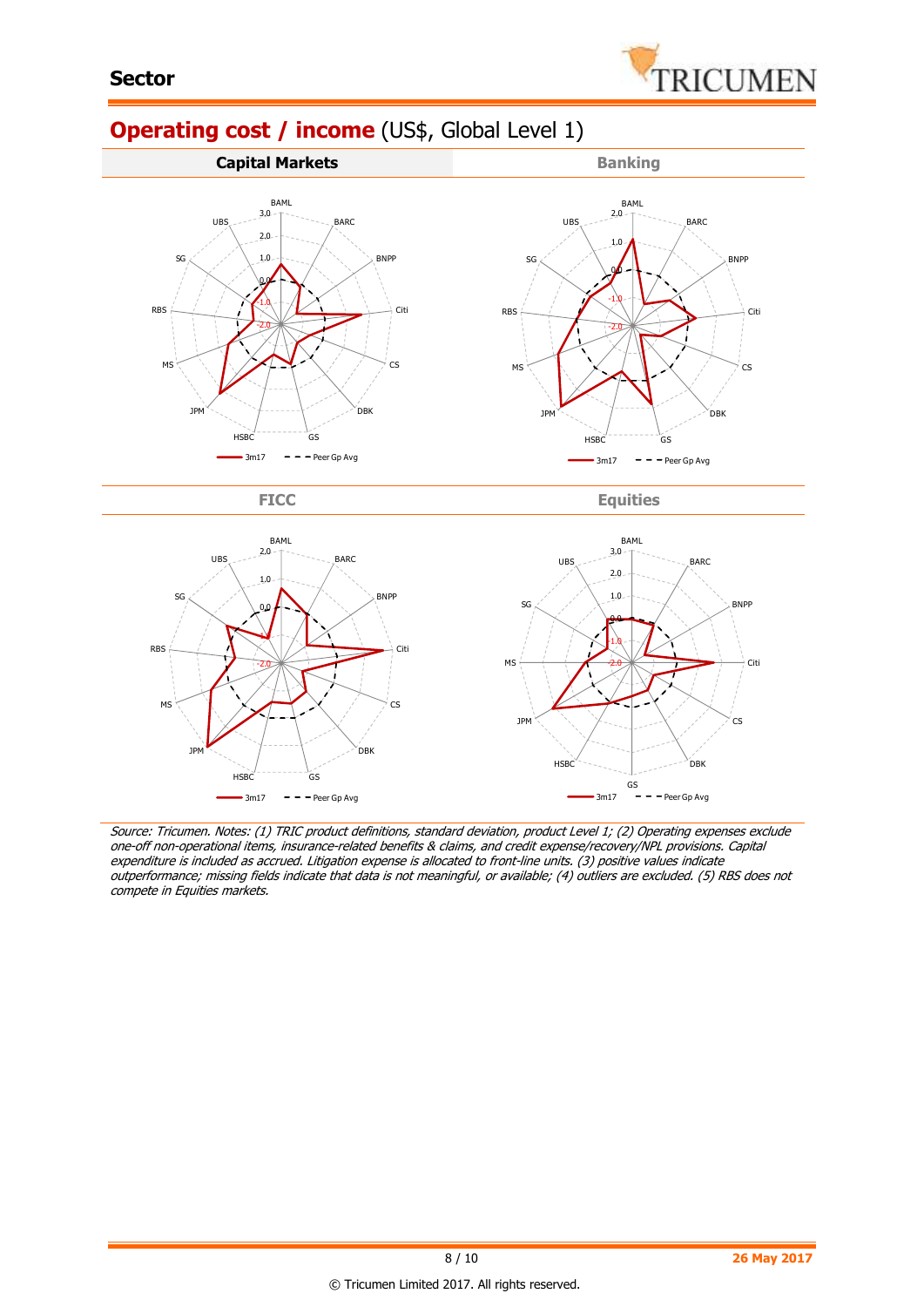

# **Operating revenue / FO headcount** (FTE, US\$, Global Level 1)



FICC Equities



Source: Tricumen. Notes: (1) TRIC product definitions, standard deviation, product Level 1; (2) positive values indicate outperformance; missing fields indicate that data is not meaningful, or available; (3) outliers are excluded. (4) RBS does not compete in Equities markets.